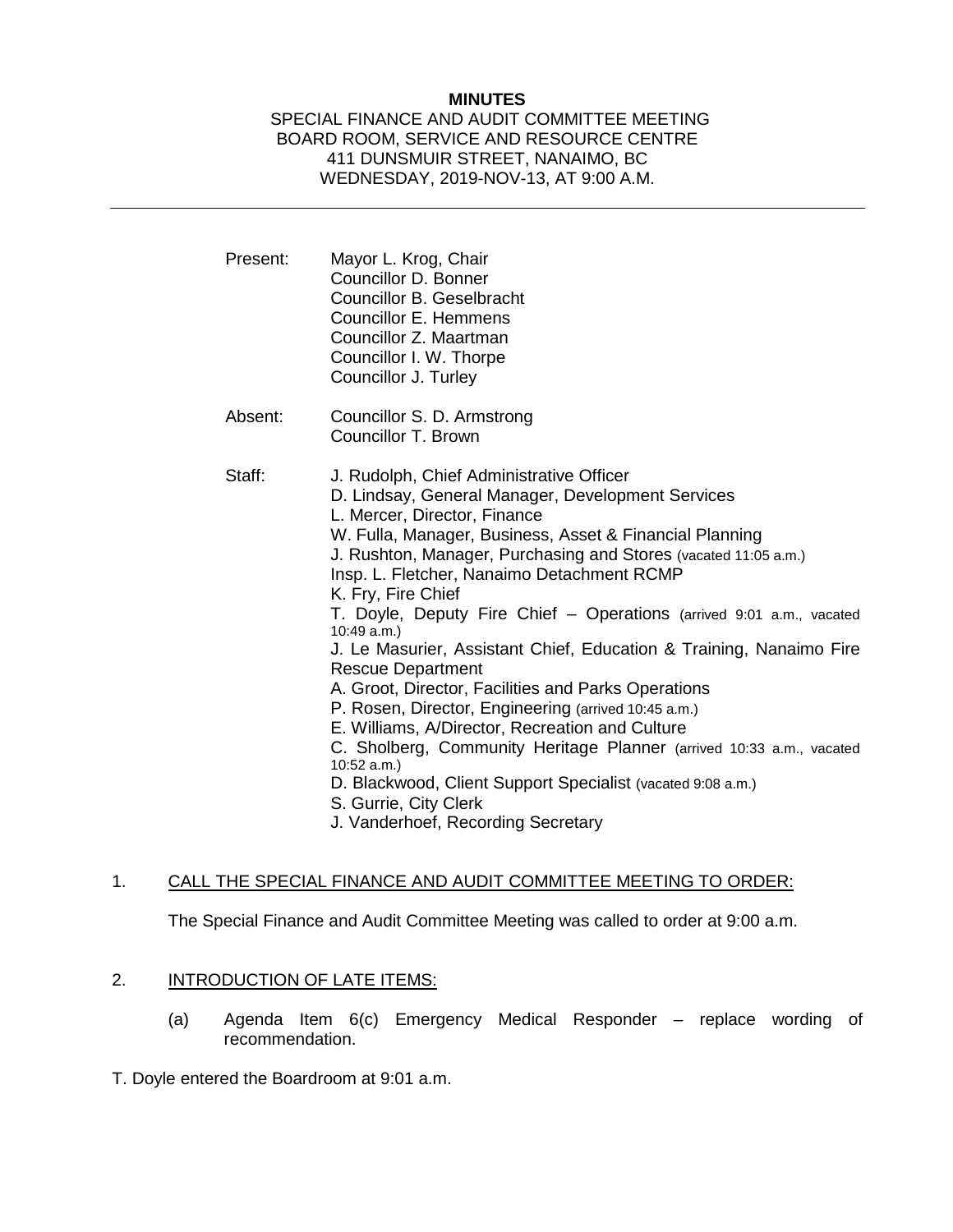## 3. ADOPTION OF AGENDA:

It was moved and seconded that the Agenda, as amended, be adopted. The motion carried unanimously.

### 4. ADOPTION OF MINUTES:

It was moved and seconded that the following Minutes be adopted as circulated:

- Minutes of the Finance and Audit Committee Meeting held in the Boardroom, Service and Resource Centre, 411 Dunsmuir Street, Nanaimo, BC on Wednesday, 2019-OCT-16 at 9:00 a.m.
- Minutes of the Special Finance and Audit Committee Meeting held in the Shaw Auditorium, Vancouver Island Conference Centre, 80 Commercial Street, Nanaimo, BC, on Monday, 2019-OCT-21 at 4:30 p.m.

The motion carried unanimously.

### 5. PRESENTATIONS:

(a) Brent Baroots, President and CEO, Partnership Group, Sponsorship Specialists, re: Sponsorship

Introduced by Jake Rudolph, Chief Administrative Officer.

Brent Baroots, President and CEO, Partnership Group, Sponsorship Specialists, provided a presentation regarding:

- What is sponsorship:
	- o Sponsorship is not the same thing as philanthropy where something is given with no expectation of anything in return other than a tax receipt
	- o Sponsorship is not like funding underwriting or grants which are limited in their usage/purpose
	- o Corporate sponsorships provide money in exchange for marketing opportunities – a business to business relationship
- D. Blackwood vacated the Boardroom at 9:08 a.m.
	- Provided statistics from the Canadian Sponsorship Landscape Study 2019 - \$2.5 billion industry, 14% spent on local sponsorships
	- Provided statistics from Opinions on Municipalities and Sponsorship Study:
		- o 85% of Canadians think companies should be able to sponsor public spaces
		- o 49% of Canadians think companies should be able to retitle existing buildings named after prominent citizens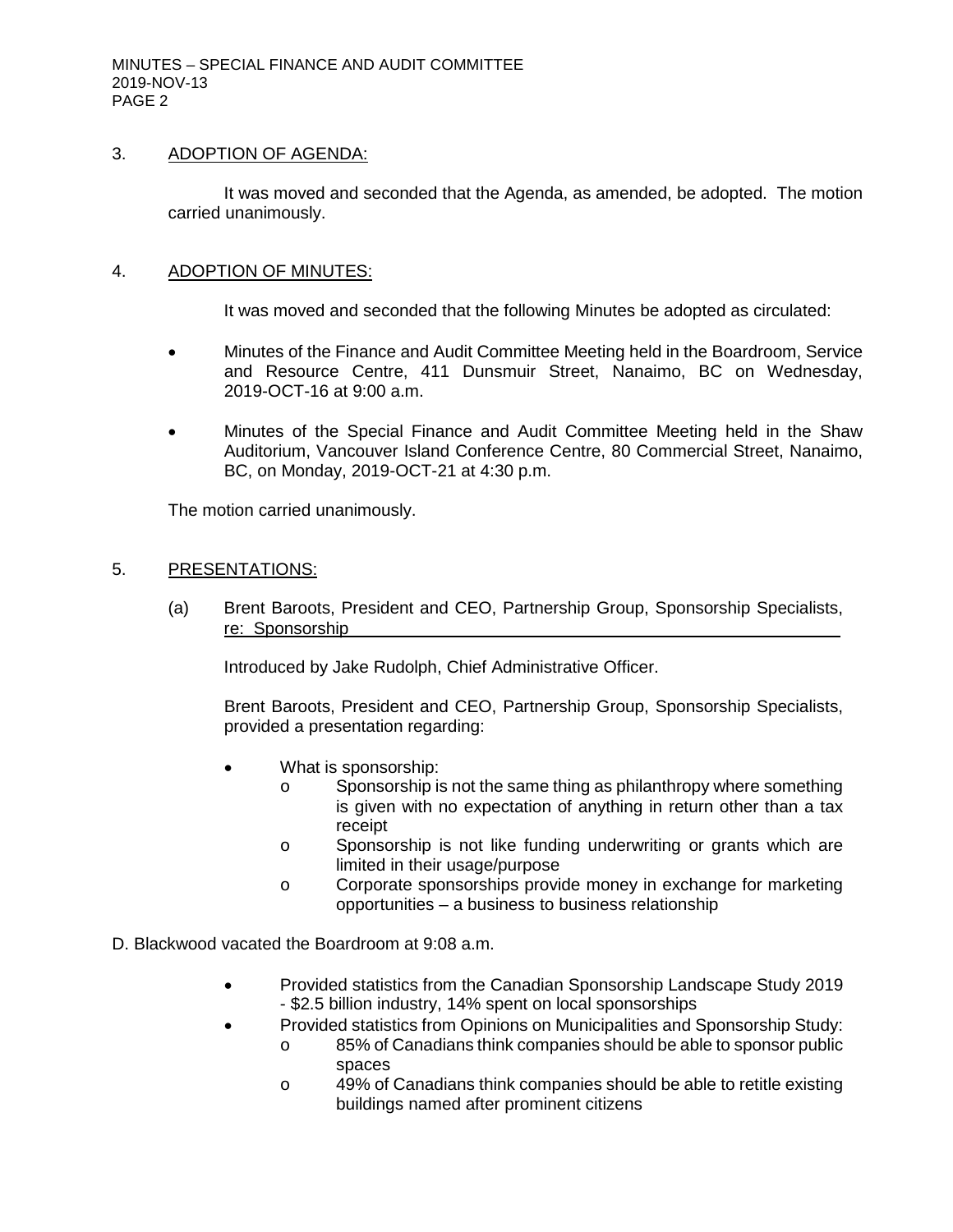- o 75% of Canadians think that no preferential treatment should be given for corporate sponsors regarding awarding of municipal contracts
- Naming rights for buildings within the community
- The City of Nanaimo is already involved in sponsorship and advertising in an ad hoc way
- Importance of preforming a sponsorship feasibility study to find potential assets and revenue generators
- Four steps to success:
	- o Feasibility Study<br>
	o Develop/update s
	- o Develop/update sponsorship/advertising/naming policy<br>
	o Build a sponsorship strategic plan
	- o Build a sponsorship strategic plan<br>o lmplementation go out and get th
	- Implementation go out and get the money
- Estimated costs for preparing a sponsorship program \$150,000

Committee discussion took place regarding:

- Loudon Park Boathouse:
	- o Potential interest from corporate sponsors working with community service providers
	- o Corporate sponsors need incentive to invest in construction of buildings
- Value estimates for City assets
- Rational for not proceeding with sponsorship opportunities in the past
- Feedback from the public regarding renaming of City buildings requires good communication and engagement
- Bundled estimate for a sponsorship program to include a policy and implementation strategy, but would not include capital costs for staffing or external sales costs
- Projects that work with the school district
- Opportunities for sponsorship and potential for local companies to become involved in sponsorships
- Typical length for terms of agreement with sponsorships  $-40$  year terms usually mean perpetuity as that's the average life of a building, most naming rights should not be more than 10 years and not less than 5 years
- Planning a long term discussion regarding sponsorship as a potential revenue tool
- Possibly adding sponsorship topic to a future Governance and Priorities Committee meeting
- Timeframe to move forward with sponsorship options

D. Lindsay vacated the Boardroom at 9:57 a.m.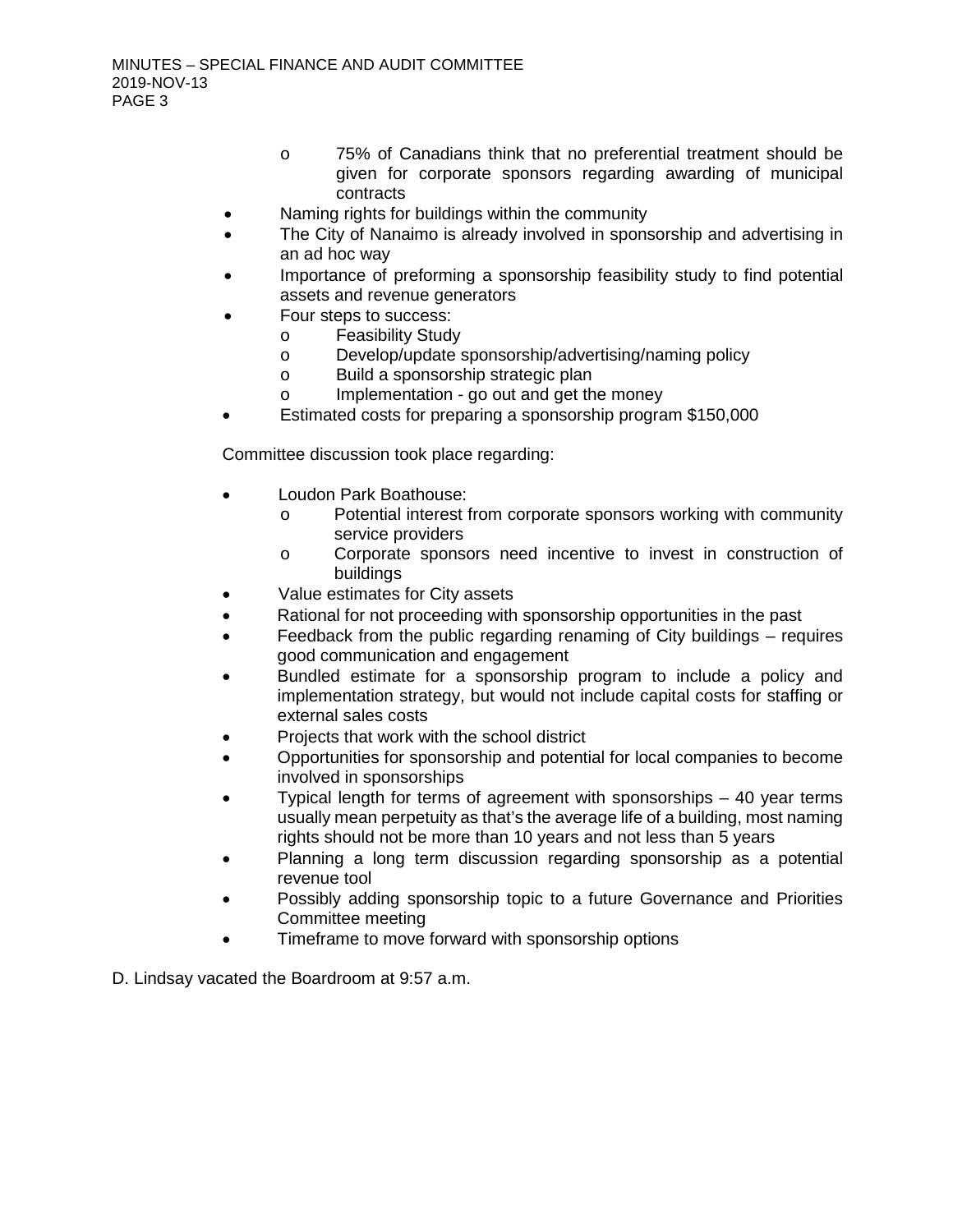(b) Dave Witty, President, Vancouver Island Symphony, and Margot Holmes, CEO, Vancouver Island Symphony, requesting funding for Vancouver Island Symphony

Introduced by Elizabeth Williams, A/Director, Recreation and Culture.

Dave Witty, President, Vancouver Island Symphony, and Margot Holmes, CEO, Vancouver Island Symphony, provided a presentation regarding the following:

- Provided a brief overview of the history of the Vancouver Island Symphony (VIS)
- This year is their 25<sup>th</sup> Anniversarv
- One of the most renowned regional symphonies in the country
- Reviewing new trends for symphony concerts which include food components, one hour shows and varied show times to encourage attendance
- Community partnerships are aimed at incorporating groups that would not traditionally be involved in symphony events
- Tag line is "Creating a thriving musical experience"
- Drawing creative people to the City of Nanaimo
- Spoke regarding many of the community events and activities the VIS provide and attend
- Education outreach 55,000 students have heard the symphony education program
- Symphony by the Sea was a free symphony in Maffeo Sutton Park that is on hold now due to costs
- Economic impact created by the VIS in the community

D. Lindsay returned to Boardroom at 10:12 a.m.

- Funding provided by the City has not increased in 8 years
- The average City contribution over the past few years has been \$88,000
- Requested:
	- o An increase in City operating grant from \$89,000 to \$120,000 for 2020 to 2021
	- o \$30,000 to operate Symphony by the Sea
	- o Creation of a line item in the City of Nanaimo budget to provide VIS with a better sense of budget commitment

Committee discussion took place regarding:

- Great community engagement done by Vancouver Island Symphony
- Demographic of concert attendees
- Cost for hosting Symphony by the Sea

Jake Rudolph, Chief Administrative Officer, noted that requests relating to budget line items should be discussed during one of the upcoming Special Finance and Audit Committee meetings when the financial plan budget will be discussed.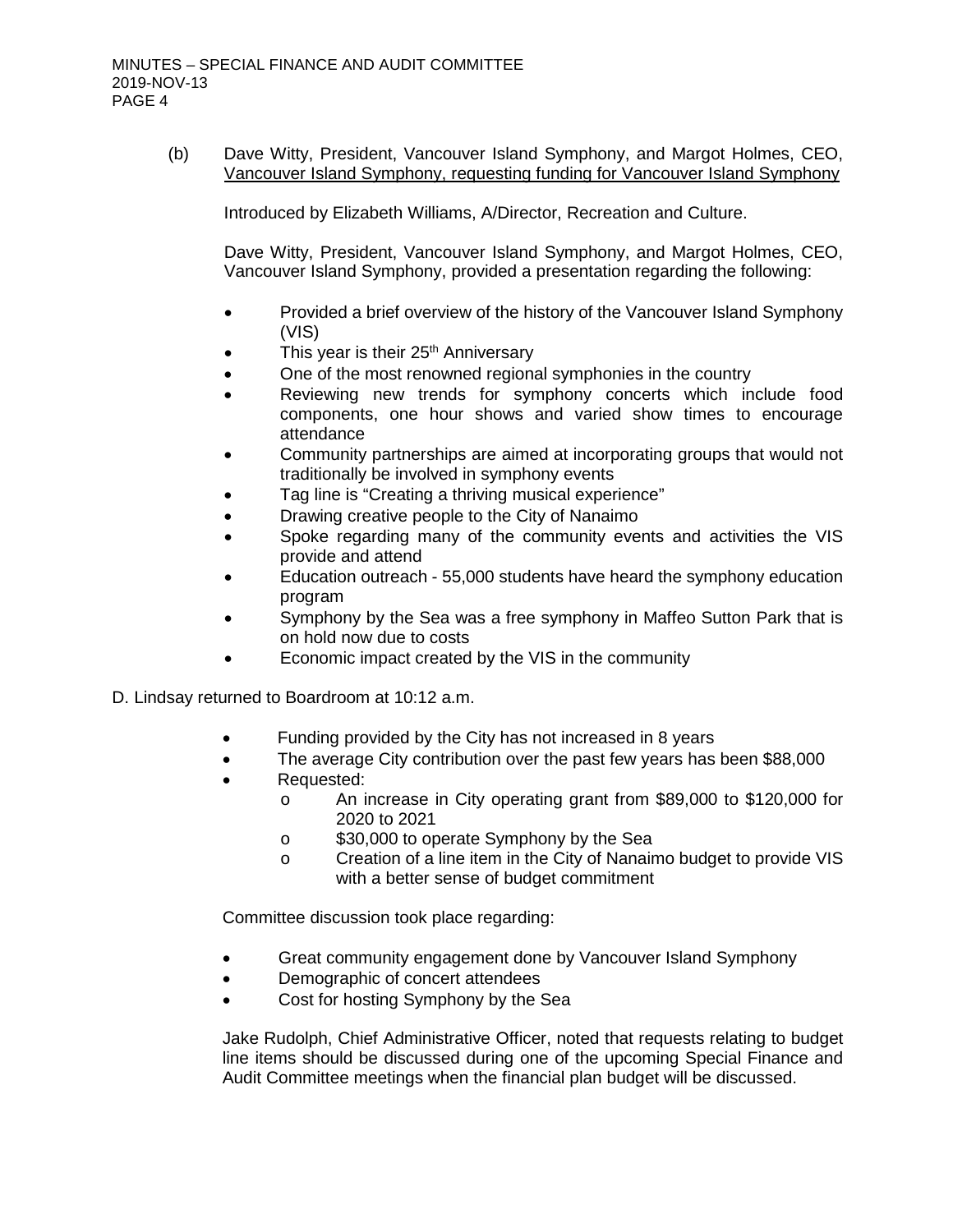### 6. REPORTS:

#### (a) 2020 Finance and Audit Committee Key Date Calendar

Introduced by Sheila Gurrie, Director, Legislative Services.

It was moved and seconded that the Finance and Audit Committee recommend that Council approve the 2020 Finance and Audit Committee Key Date Calendar. The motion carried unanimously.

The Special Finance and Audit Committee meeting recessed at 10:23 a.m. The Special Finance and Audit Committee meeting reconvened at 10:33 a.m.

(b) Nanaimo BMX Track Redevelopment Design

Introduced by Art Groot, Director, Facility and Parks Operations.

Committee discussion took place regarding clarification on whether this was a one time funding request, and confirmed that it was.

It was moved and seconded that the Finance and Audit Committee recommend that Council:

- 1. consider funding of \$35,000, during the 2020 2024 Financial Plan review, for detailed design and cost estimates for the Nanaimo BMX track redevelopment; and,
- 2. direct Staff to work with Nanaimo BMX Association and other stakeholders on the development of detailed design and costing for the project.

The motion carried unanimously.

(c) Emergency Medical Responder

Introduced by Karen Fry, Fire Chief.

#### Presentation:

- 1. Jodi Le Masurier, Assistant Chief, Education & Training, Nanaimo Fire Rescue Department, provided a presentation regarding the following:
	- Background on pre-hospital care
	- Moving to Emergency Medical Responders (EMR) would not change the number of calls but would change the level of service provided
	- Protection Island has had on-call EMR's for 10 years
	- Other municipalities have already moved to EMR
	- Benefits of EMR:
		- o Supports patients and responders<br>
		o Accurate administration of oxyger
			- Accurate administration of oxygen, blood glucose and blood pressure measurements
		- o Faster pain management
		- o Increases responder confidence and reduces anxiety
		- Training process would be a transition over time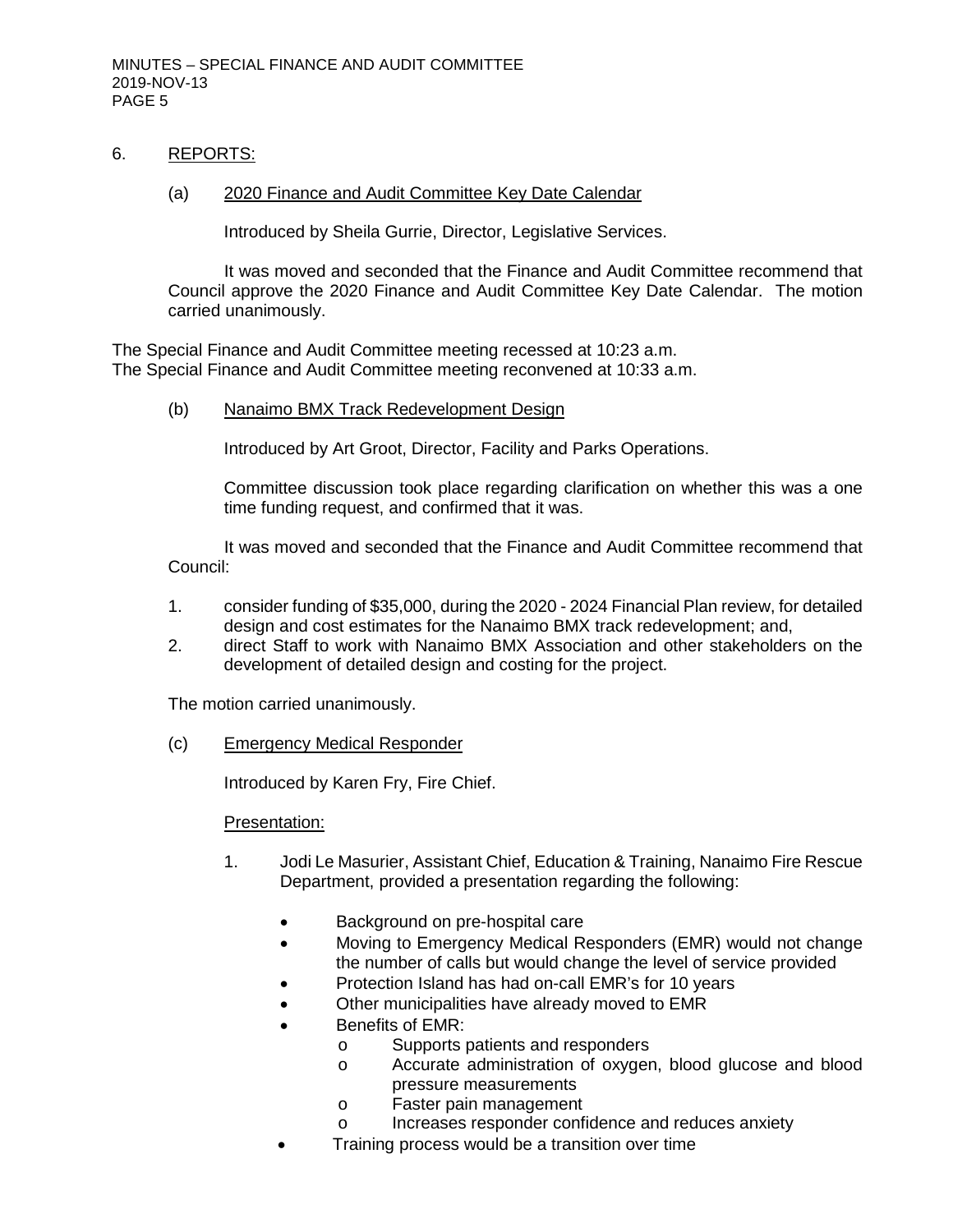• Number one priority should be patients well being

Committee discussion took place regarding:

- Length of EMR training program  $-8$  days total
- Potential pay level increases related to higher training level
- Equipment and supplies being included within the budget
- Timeframe for getting all staff upgraded scheduled over 6 years

P. Rosen entered the Boardroom at 10:45 a.m.

• Upgrading of training and equipment in future budgets

It was moved and seconded that the Finance and Audit Committee recommend that Council consider funding an increase to the Nanaimo Fire Rescue training budget of \$66,750 in the first year (2020) and \$60,000 for the following five years (2021-2025) during the 2020-2024 Financial Plan review to raise the service level to Emergency Medical Responder (EMR). The motion carried unanimously.

T. Doyle vacated the Boardroom at 10:49 a.m.

(d) Heritage Home Grant Application - 911 Wentworth Street

Introduced by Dale Lindsay, General Manager, Development Services.

Committee discussion took place regarding past practices and Council currently approving all grant requests.

It was moved and seconded that the Finance & Audit Committee recommend that Council approve a \$2,500 Heritage Home Grant for reroofing the Ivers/Honey Residence located at 911 Wentworth Street. The motion carried unanimously.

- C. Sholberg vacated the Boardroom at 10:52 a.m.
	- (e) Quarterly Purchasing Report (Single and Sole Source), Instances of Non-Compliance Purchases and Purchases in Excess of \$250,000

Introduced by Laura Mercer, Director, Finance.

(f) Procurement Policy Review

Introduced by Laura Mercer, Director, Finance.

#### D. Lindsay vacated the Boardroom at 10:53 a.m.

Committee discussion took place regarding:

- Purpose behind working with a consultant ensures policy aligns with Council's priorities and what can feasibly be done
- Coastal Communities Social Procurement Initiative requires that the City create it's own policy to ensure the policy is appropriate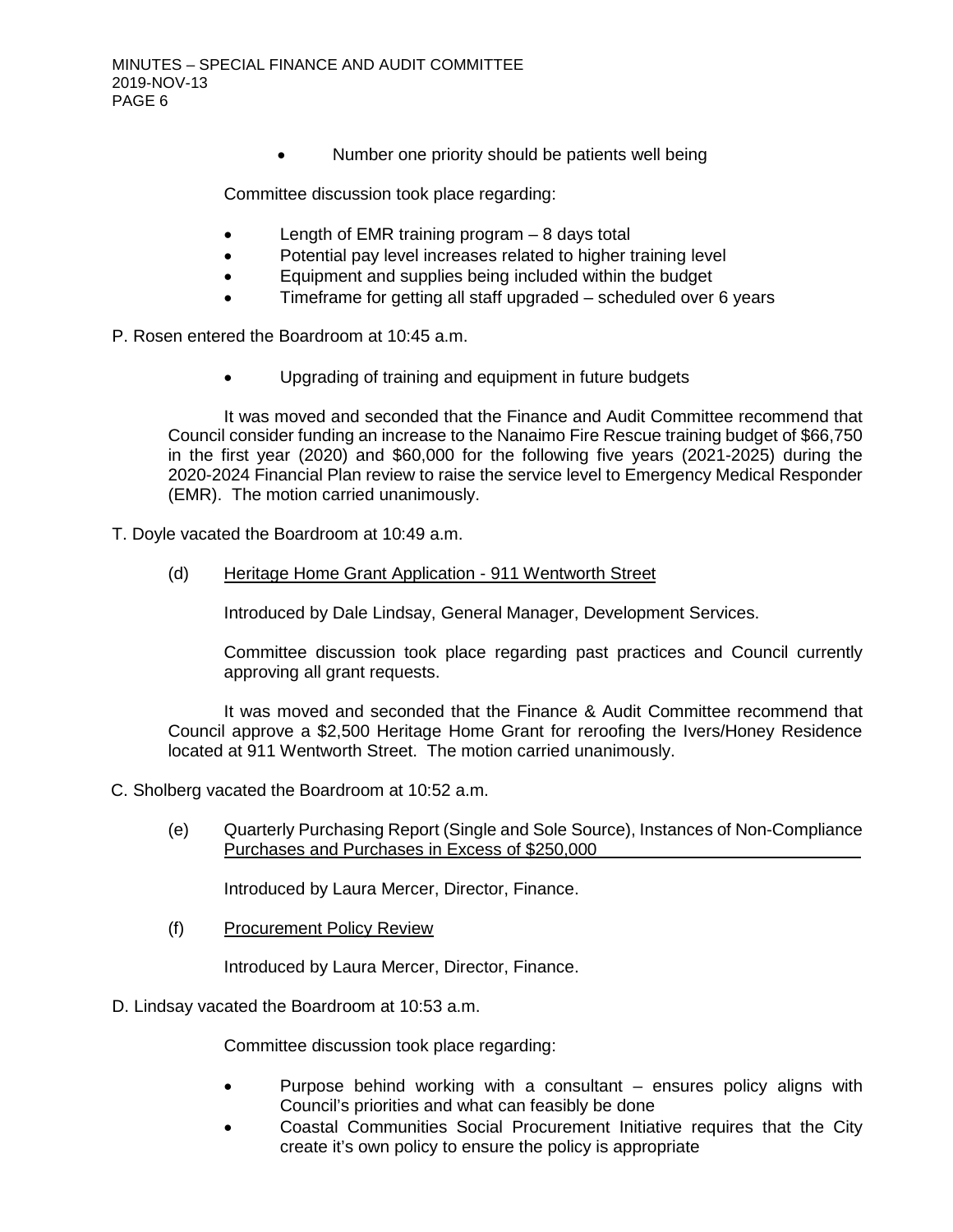- As an organization the City has an impact on the local market
- Consultant providing an independent lens when reviewing this policy
- Supporting the local economy

It was moved and seconded that the Finance and Audit Committee recommend that Council direct Staff to undertake the planned review of the Procurement Policy with an increased focus on social, environmental and ethical elements for City purchases that specifically align with the desired outcomes of the Strategic Plan. The motion carried unanimously.

- J. Rushton vacated the Boardroom at 11:05 a.m.
- 7. OTHER BUSINESS:
	- (a) Delegation from Jennifer McAskill, Nanaimo Police Based Victim Services Society Co-Chair, and Cheryl Zapotichny, RCMP Victim Services Program Manager, requesting funding for Victim Services Program

Jennifer McAskill, Nanaimo Police Based Victim Services Society Co-Chair, and Cheryl Zapotichny, RCMP Victim Services Program Manager, provided a presentation regarding:

- Victim Services Program is guided by different legislation:
	- o Provincial *Victims of Crime Act*
		- o Federal *Canadian Victims Bill of Rights*
- Justice system personnel must offer general information concerning:
	- o Structure of operation of the justice system
	- o Victim services
	- o *Freedom of Information and Protection of Privacy Act*
	- o *Crime Victims Assistance Act*
	- o *Victims of Crime Act*
- Victim Services Program act on behalf of police to fulfill the following needs of victims:
	- o Information
	- o Protection
	- o Participation
	- o Restitution
- Overview of Victim Services Program staff, volunteers and hours of service
- Currently funded by Ministry of Public Safety and Solicitor General, City of Nanaimo and the Regional District of Nanaimo for a total amount of \$147,962
	- Statistics regarding types of files being worked on:
		- o 837 clients served in 2018
			- o Most clients come from police, self referrals, community agencies and victim services programs
			- o Files include: murder, sudden death, child pornography, motor vehicle incidents, threats, sexual assault, robbery, domestic violence, property crime, break and enter, criminal harassment
- This work is emotionally draining
- If this service was not provided through the program police would be required to provide it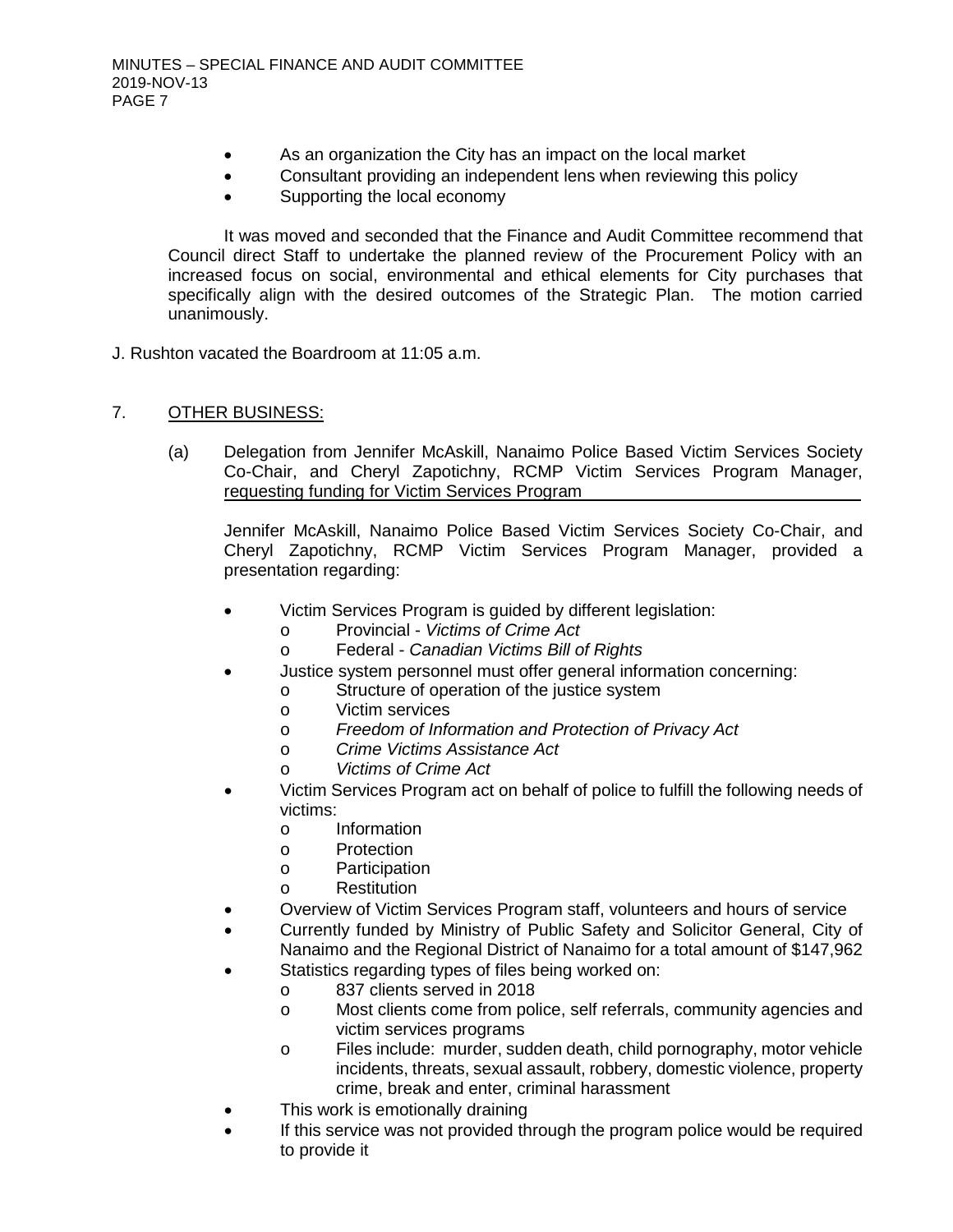- Current funding from City of Nanaimo compared with population growth
- Requested that the City increase funding of the program to cover cost of two full time staff positions - equivalent to \$100,000

Committee discussion took place regarding:

- Many of these service are not acknowledged
- Training for staff who work in this program

D. Lindsay returned to the Boardroom at 11:17 a.m.

- Difficulties regarding security clearance approvals and volunteer positions
- Working with Island Health and other health services program staff provide referrals to other services as requested
- Requesting increased provincial funding
- Population estimates
- Rent subsidy being continued if increase funding was provided
- Adding a line item to budget and adjusting for inflation
- Clarification on total amount of funding to be provided
- Sending a letter to appropriate provincial body to support an increase in provincial funding for the Victim Services Program

It was moved and seconded that the Finance and Audit Committee recommend that Council direct Staff to prepare a report regarding the \$100,000 funding request from the Victim Services Program and that letters be sent to the Ministry of Public Safety and Solicitor General, and the Regional District of Nanaimo requesting that they increase funding to the Victim Services Program. The motion carried unanimously.

(b) Correspondence dated 2019-OCT-24 from Nanaimo and Area Land Trust re: Increasing City of Nanaimo funding of Nanaimo and Area Land Trust

Introduced by Mayor Krog.

Committee discussion took place regarding:

- Regular requests being included as line items on the budget
- Having a discussion regarding when to add line items on the budget

# 8. QUESTION PERIOD:

• Insp. Lisa Fletcher, Nanaimo Detachment RCMP re: Victim Services Program being operated out of two offices within the RCMP detachment.